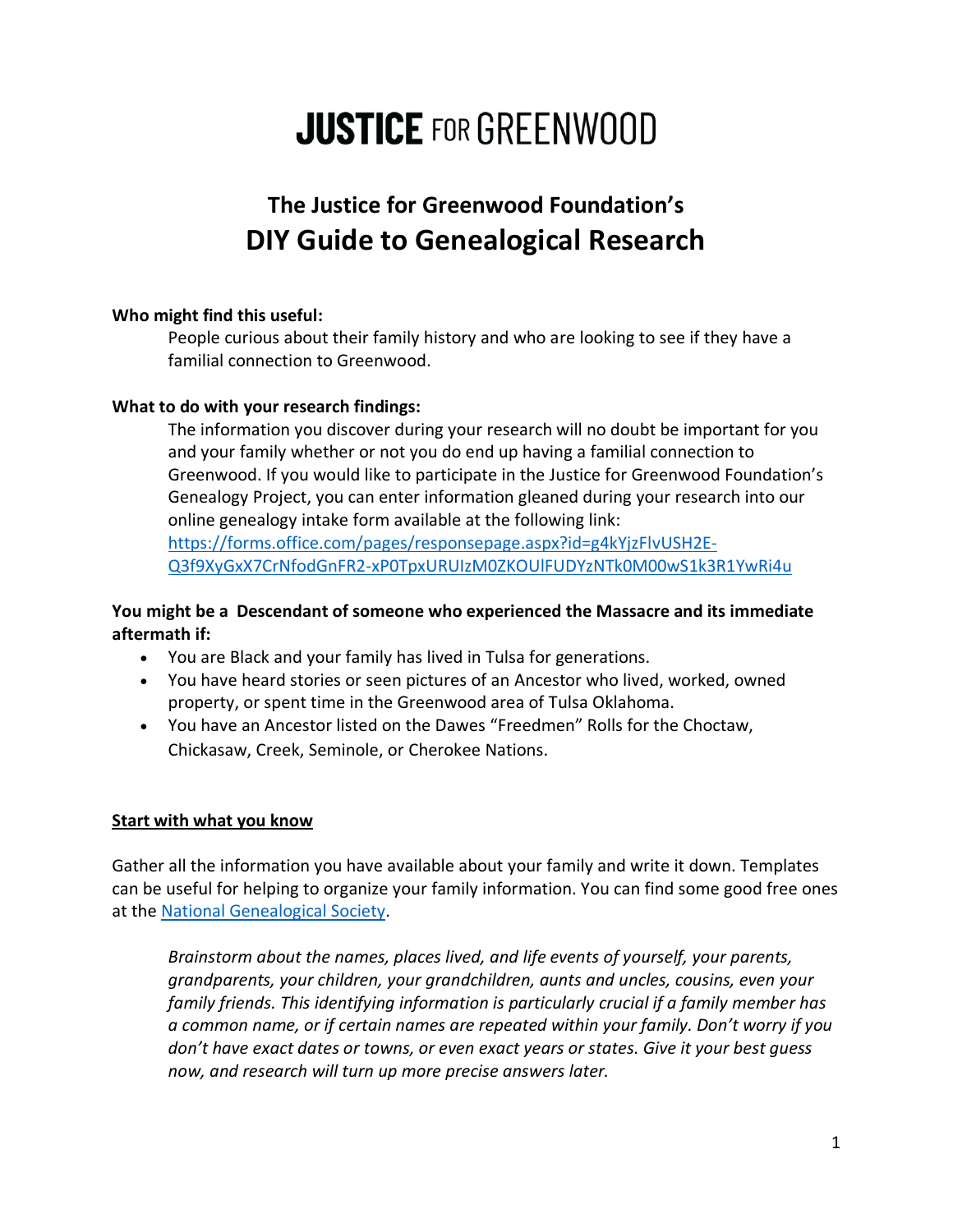Here is a checklist of what kinds of information will be helpful in your research:

- $\Box$  Birth: when and where
- $\Box$  Marriage(s): when and where
- $\Box$  Divorce(s): when and where
- $\Box$  Death: when and where
- ☐ Residences:
	- $\Box$  Current (or most recent) address and how long
	- $\Box$  Former addresses: when and where

#### **Beginning your research**

Once you've written down and organized everything you know, the easiest way to research is to begin online. There are a couple of ways to do this for free, and it's entirely possible you'll locate much of the basic information you're looking for right away. The two websites below have a lot of information overlap, but each has records the other doesn't. You should definitely search both!

#### FamilySearch.org:<https://www.familysearch.org/en/>

- Family history research is a tenet of the Church of Jesus Christ of Latter-Day Saints, and the site an outreach to the larger community.
- The site is free for everyone, even at home, although you must create an account.
- They do not spam, sell your information, or proselytize.
- FamilySearch has more records than any other website, and they have their own Wiki that provides information about what records are available where, as well as research strategy information on nearly every topic: [https://www.familysearch.org/en/wiki/Main\\_Page](https://www.familysearch.org/en/wiki/Main_Page)
- They have an excellent "Getting Started" page for beginners: [www.familysearch.org/gettingstarted](http://www.familysearch.org/gettingstarted)
- They also have FamilySearch Community, which is a moderated forum to get help and ask questions. Moderators are professional genealogists with deep subject knowledge: [https://community.familysearch.org](https://community.familysearch.org/)

#### Ancestry.com: [https://www.ancestry.com](https://www.ancestry.com/)

- For-profit subscription genealogy website. Libraries have a free version for public use.
- The paid version of Ancestry allows you to build and save your own personal family tree. Neither the free version, nor FamilySearch have this feature.
- Ancestry's learning center is much less comprehensive than FamilySearch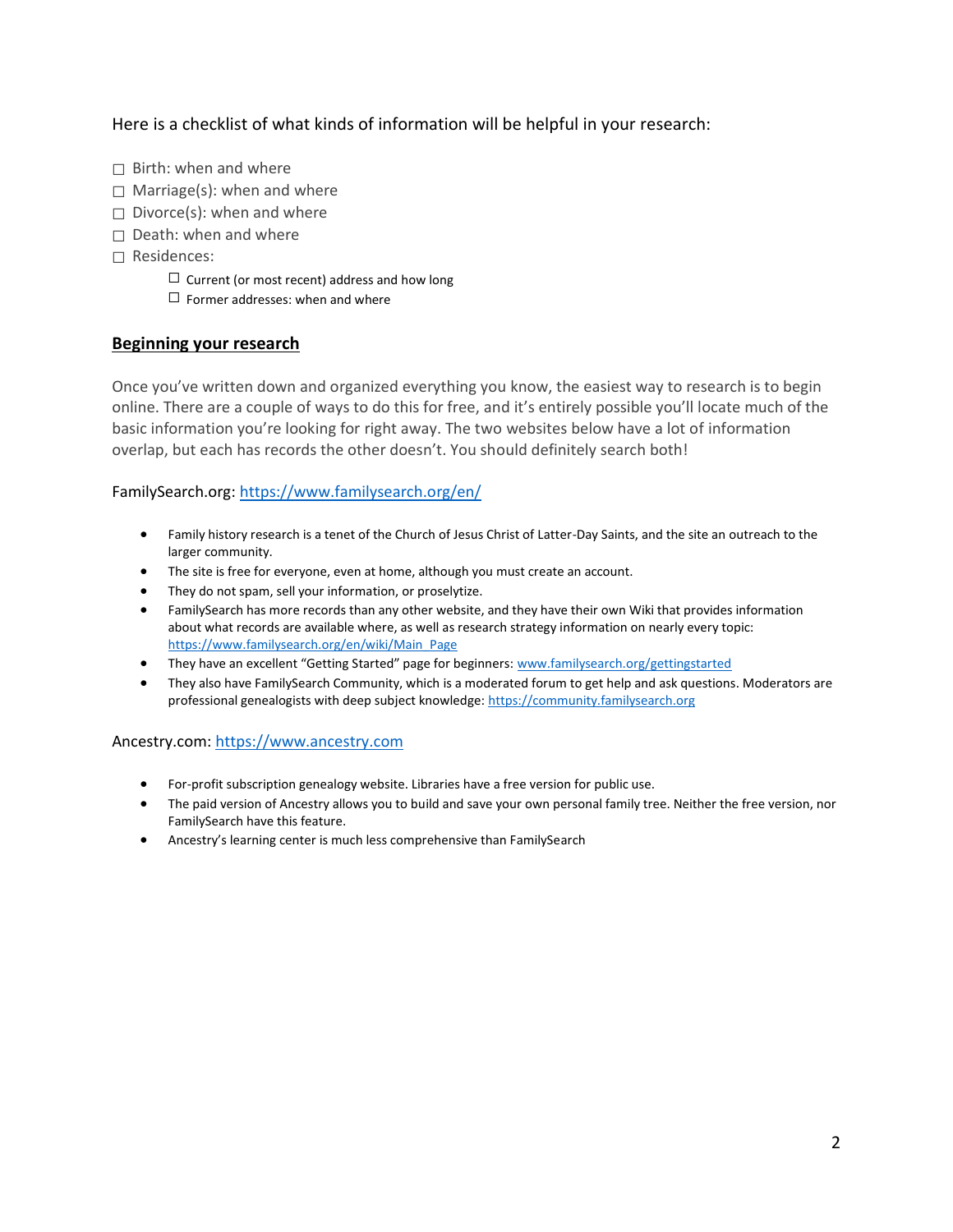### **Advancing your research: General Resources**

There is no one-stop shopping for genealogy information. There are many resources online, but much is not. Privacy laws restrict access to modern records, sometimes for 100 years.

- Most public libraries have genealogy information. The Tulsa City-County Library has a genealogy center located in the Hardesty Regional Library. Some libraries offer free genealogy research classes in addition to free database access.
- Many places in the U.S. have local genealogical or historical societies. Tulsa has a genealogical society. Nearly all societies have educational events, many for free.
- YouTube has numerous free channels that cover virtually every aspect of family history research. Some channels are better than others, so check the host's credentials and the Comments section for episode feedback.

# **Advancing your research: Specific Record Sets to Investigate**

- Census records (federal every 10 years, some states have separate censuses)
	- $\circ$  Here is a link to the census online: [https://www.census.gov/history/www/genealogy/decennial\\_census\\_records/ce](https://www.census.gov/history/www/genealogy/decennial_census_records/census_records_2.html) [nsus\\_records\\_2.html](https://www.census.gov/history/www/genealogy/decennial_census_records/census_records_2.html)
	- o However, plugging in information about an ancestor into familysearch or ancestry.com (both linked above) is the easiest way to search the census.
- Vital records (birth, marriage, death certificates)
- Other vital record sources (cemeteries, funeral homes, obituary/death notices, divorce, delayed birth certificates, Social Security, probate, family bibles, passports, church records)
- Military records (WWI and WWII draft registration, enlistment, service, pension)
- 1921 Tulsa city directory:
	- o <http://digitalcollections.tulsalibrary.org/digital/collection/p15020coll12/id/2439>
	- o You can search for your Ancestor's name in the 1921 Tulsa City Directory to find more information about them such as where they lived and their occupation.
- Newspapers
	- o One of the best newspapers to search for information is the *Tulsa Star*: <https://chroniclingamerica.loc.gov/lccn/sn86064118/>
	- o To search the Tulsa Star, in the link above click on "Browse Issues" then click on any date that appears on the calendar in **bold**. The Library of Congress has digitized issues from 1913-1921.
- Real estate deed records
- Schools, clubs, and organizations,
- Voting records, other public records (court cases, business licenses)